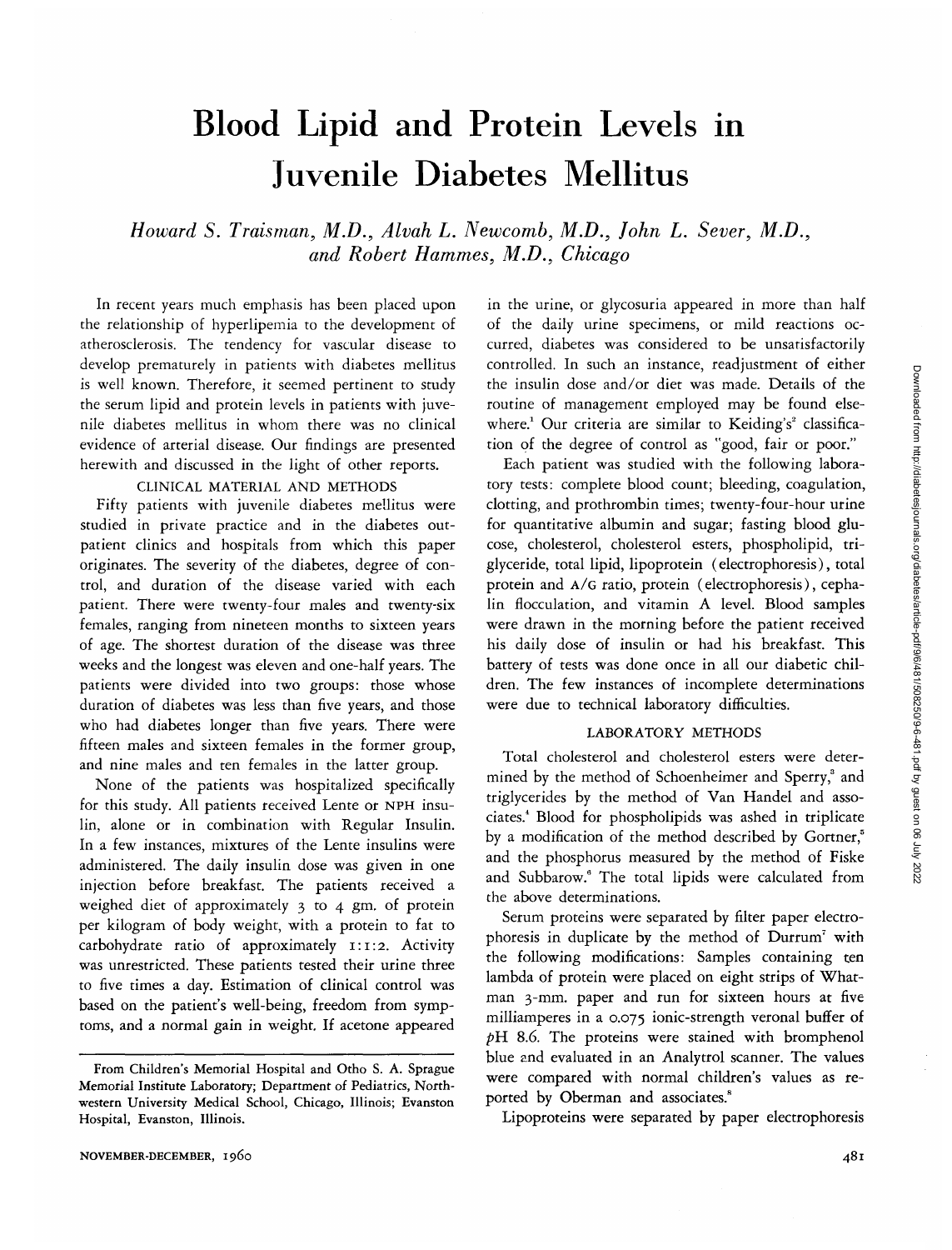in duplicate in the same manner with the use of fifty lambda samples that were prestained with Sudan black B by the method described by Bermes and McDonald.<sup>9</sup> The results were read in the Analytrol scanner, and the quantity of lipid present was measured by the area under the curve, the result being a measure of the relative contribution of each lipoprotein component to the total lipid.

All values were compared with those for normal children as determined by Lever<sup>10</sup> and in our laboratory (table i). Blood sugar was determined by the Nelson-Somogyi method.<sup>11,12</sup>

## RESULTS

Normal values for chemical constituents of blood are given in table i.

The results obtained for forty-nine juvenile diabetic patients are presented in table 2. One patient of the original group of fifty was omitted from statistical evaluation because chemical studies were performed at the initial phase of her disease prior to treatment. Of significance in the group as a whole is the elevated beta

TABLE 1 Normal values for chemical constituents of blood

| Glucose            |                                      | $60-80$ mg.                   |           |  |
|--------------------|--------------------------------------|-------------------------------|-----------|--|
|                    |                                      | per 100 ml.                   | Mean      |  |
|                    |                                      | Range (mg.                    | (mg. per) |  |
| Cholesterol        | Age                                  | per 100 ml.)                  | 100 ml.)  |  |
|                    | Newborn (cord)                       | 54-120                        | 79.3      |  |
|                    | $1-30$ days                          | 90-160                        | 122.4     |  |
|                    | $\frac{2}{3}$<br>4<br>5-12<br>months | 87-169                        | 126.5     |  |
|                    | $^{\prime\prime}$                    | 106-184                       | 138.4     |  |
|                    | $^{\prime\prime}$                    | 142-178                       | 154.4     |  |
|                    | $\boldsymbol{H}$                     | 125-198                       | 159.1     |  |
|                    | $2 - 6$<br>years                     | 144-188                       | 172.7     |  |
|                    | "<br>$6 - 13$                        | 150-250                       | 190.2     |  |
|                    | $^{\prime\prime}$<br>$13 - 16$       | 148-392                       | 209.8     |  |
| Cholesterol esters |                                      | 120-220                       | 146       |  |
| Phospholipid       |                                      | 160-310                       | 240       |  |
| Triglyceride       |                                      | $0 - 400$                     | 180       |  |
| Total lipid        |                                      | 570-820                       | 700       |  |
|                    | Cholesterol/phospholipid 0.85-0.94   |                               |           |  |
|                    | Electrophoresis of proteins*         |                               |           |  |
|                    |                                      | Per cent of total protein     |           |  |
| Albumin            |                                      | $63.37 + 5.7$                 |           |  |
| Alpha, globulin    |                                      | $3.43 + 0.6$                  |           |  |
| Alpha <sub>2</sub> |                                      | $8.84 \pm 1.3$                |           |  |
| Beta               | "                                    | $7.34 \!\pm\! 0.8$            |           |  |
| Gamma              | $^{\prime\prime}$                    | $17.02 + 4.5$                 |           |  |
|                    | Electrophoresis of lipoproteins*     |                               |           |  |
|                    |                                      | Per cent of total lipoprotein |           |  |
| 0                  | fraction                             | $42.4 + 7.8$                  |           |  |
| Alpha              | $^{\prime\prime}$                    | $15.4 \pm 5.6$                |           |  |

\* Normal values for lipoproteins and proteins, as deter- mined by paper electrophoresis, expressed as mean and standard deviations.

 $42.3 \pm 4.7$ 

globulin fraction and the depressed gamma globulin fraction. All other protein determinations were within normal limits.

The mean blood glucose level for the total group was elevated, being 215 mg. per 100 ml. The group with diabetes of less than five years' duration had a mean level of 215 mg. per 100 ml. Those with diabetes of longer than five years' duration had a mean level of 214 mg. per 100 ml.

Complete blood count; bleeding, clotting, coagulation and prothrombin time; and vitamin A level were within normal limits for the entire group.

The cephalin flocculation test was negative in all but one patient. This was an eight-year-old boy with hepatomegaly who had had diabetes for six years. Additional laboratory findings for this patient include a cephalin flocculation of  $3+$  and hyperlipemia involving all components. Attempts are being made to reverse his present condition by instituting a low fat diet with the addition of safflower oil.

In the group whose duration of diabetes was under five years there were seven instances of hyperlipemia. Six of these were associated with acidosis in patients who are classified as "poorly" controlled. The remaining patient was the previously mentioned new diabetic who was in severe acidosis with a marked hyperlipemia. This girl was omitted from the statistical analysis because of the gross abnormality of her biochemical determinations at this initial phase of her disease. In five of the seven patients the serum lipids reverted to normal after correction of the metabolic acidosis, but in two the hyperlipemia persisted. One was a two and one-half year old boy who had had diabetes for one and one-half years and was well controlled; he is currently receiving safflower oil. The other is a one and one-half year old patient who is poorly managed, in part because of inadequate parental care.

There were four instances of hyperlipemia in the group whose duration of diabetes was each over five years. One case was associated with acidosis, and the lipid values returned to normal after therapy. Another is the patient previously described with an elevated cephalin flocculation. The other two patients are sixteen-year-old girls. One has had diabetes for eight years and is cooperative and well controlled. The other has had diabetes for five years, is uncooperative and poorly controlled. The inclusion of these patients with hyperlipemia is reflected in the somewhat elevated mean total lipid values reported in table 2. Results of lipoprotein electrophoresis and all other lipid determinations were otherwise within normal limits.

Beta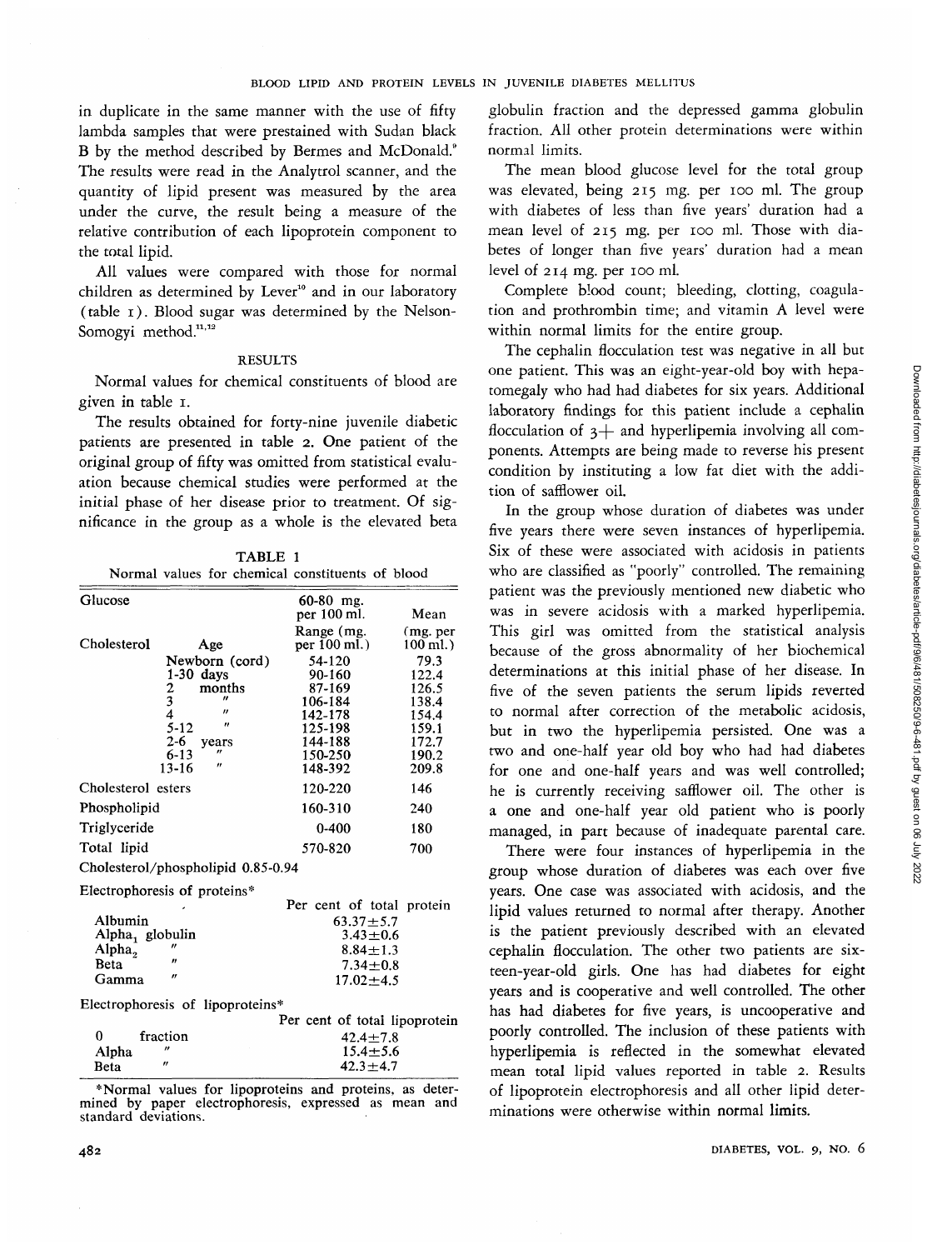Cholesterol/phospholipid ratios were within normal range for the total group as well as for the groups whose duration of diabetes was less than five years and more than five years.

Coefficient of correlation was determined for glucose and cholesterol, and for glucose and beta lipoprotein levels. There was no significant correlation for either.

Quantitative analyses of twenty-four-hour urine specimens for glucose were variable and negative for albumin in all fifty patients.

Means, standard deviations, standard error of the means, standard error of the differences, and tests of significance were calculated. There was no statistically significant difference between the two groups for any parameter measured.

## DISCUSSION

The results of a large series of standard biochemical determinations in patients with juvenile diabetes mellitus of varying duration indicate that in almost all instances these values were within normal limits. The three exceptions to these findings were the elevation of blood glucose, the elevation of the beta globulin fraction, and the insignificant depression of the gamma globulin fraction. The few instances of hyperlipemia observed were, in the majority of instances, associated with acidosis. Following therapy, in most of these cases there was a return to normal lipid levels. Furthermore, contrary to the report of Wolff and Salt,<sup>16</sup> no relationship between glucose levels and cholesterol or beta lipoprotein levels was demonstrated.

These findings are in agreement with those of Chaikoff and associates,<sup>13</sup> who found normal values for cholesterol, cholesterol esters, phospholipid, fatty acids, and total lipid in pediatric patients with diabetes mellitus regardless of the duration of the disease or amount of insulin taken. The observations of Keiding,<sup>2</sup> Dine and Jackson,<sup>14</sup> and Wolff and Salt,<sup>16</sup> indicating that lipid concentrations are frequently elevated in young diabetic patients with poor control, are substantiated by the findings of the present paper. The publications of Engelberg,<sup>15</sup> DeWind and associates,<sup>17</sup> Adlersberg,<sup>18</sup> and Iannaccone and Kornerup,<sup>10</sup> in which elevated lipid values were reported to occur in presumably nonacidotic adult diabetic patients, are not supported by the present observations of juvenile diabetic patients. These differences may well represent progress of the disease process.

The elevated serum beta globulin and depressed gamma globulin in this study are findings which we are unable to relate directly to any postulated abnormality tof lipid metabolism.

#### TABLE 2

Biochemical results of forty-nine juvenile diabetic patients

| <b>Blood</b>                               | No.<br>determi- | Mean<br>mg. per         | Stand-<br>ard devi- |
|--------------------------------------------|-----------------|-------------------------|---------------------|
| constituents                               | nations         | 100 ml.                 | ation               |
| Glucose                                    |                 |                         |                     |
| Total group                                | 49              | 214.7                   | 95.4                |
| 0-5 yr. duration                           | 30              | 215.4                   | 96.2                |
| Over 5 yr.                                 | 19              | 213.6                   | 94                  |
| Cholesterol<br>Total group                 | 49              | 207.7                   | 63.2                |
| 0-5 yr. duration                           | 30              | 219.1                   | 66.4                |
| Over 5 yr.                                 | 19              | 189.8                   | 60.2                |
| Cholesterol esters                         |                 |                         |                     |
| Total group                                | 49              | 146.3                   | 45.4                |
| 0-5 yr. duration<br>Over 5 yr.             | 30<br>19        | 155.0<br>132.6          | 48.3<br>44.2        |
| Phospholipid                               |                 |                         |                     |
| Total group                                | 44              | 265.3                   | 90.2                |
| 0-5 yr. duration                           | 26              | 264.5                   | 86.4                |
| Over 5 yr.                                 | 18              | 266.6                   | 91.8                |
| Triglycerides                              | 46              | 84.7                    | 51.8                |
| Total group<br>0-5 yr. duration            | 28              | 86.6                    | 48.2                |
| Over 5 yr.                                 | 18              | 81.7                    | 53.7                |
| Total lipid                                |                 |                         |                     |
| Total group                                | 43              | 828.2                   | 268.2               |
| 0-5 yr. duration<br>$^{\prime\prime}$      | 26              | 832.9                   | 262.8               |
| Over 5 yr.<br>Cholesterol/phospholipid     | 17              | 820.2                   | 256.4               |
| Total group                                | 48              | 0.81                    | 0.05                |
| 0-5 yr. duration                           | 30              | 0.85                    | 0.04                |
| Over 5 yr.                                 | 18              | 0.76                    | 0.04                |
|                                            |                 | Relative per<br>cent of |                     |
| <b>PROTEINS</b>                            |                 | total protein           |                     |
| Serum albumin                              |                 |                         |                     |
| Total group                                | 49              | 59.2                    | 8.6                 |
| 0-5 yr. duration                           | 30              | 59.4                    | 8.2                 |
| Over 5 yr.                                 | 19              | 59.0                    | 8.8                 |
| Alpha <sub>1</sub> globulin<br>Total group | 49              | 4.65                    | 1.5                 |
| 0-5 yr. duration                           | 30              | 4.80                    | 1.2                 |
| Over 5 yr.                                 | 19              | 4.44                    | 1.4                 |
| Alpha, globulin                            |                 |                         |                     |
| Total group                                | 49              | 9.93                    | 3.8                 |
| 0-5 yr. duration                           | 30<br>19        | 9.67<br>10.34           | 3.2<br>3.8          |
| Over 5 yr.<br>Beta globulin                |                 |                         |                     |
| Total group                                | 49              | 11.76                   | 3.9                 |
| 0-5 yr. duration                           | 30              | 11.73                   | 3.5                 |
| Over 5 yr.                                 | 19              | 11.81                   | 2.8                 |
| Gamma globulin                             | 49              | 13.38                   | 4.0                 |
| Total group<br>0-5 yr. duration            | 30              | 13.36                   | 3.6                 |
| Over 5 yr.                                 | 19              | 13.42                   | 3.8                 |
|                                            |                 |                         |                     |
| Lipoproteins                               |                 | Relative per<br>cent of |                     |
| 0 lipoprotein                              |                 | lipoproteins            |                     |
| Total group                                | 46              | 47.6                    | 7.6                 |
| 0-5 yr. duration                           | 27              | 46.2                    | 6.0                 |
| Over 5 yr.                                 | 19              | 49.7                    | 7.2                 |
| Alpha lipoprotein                          |                 |                         |                     |
| Total group<br>0-5 yr. duration            | 46<br>27        | 15.2<br>15.6            | 4.6<br>4.4          |
| Over 5 yr.                                 | 19              | 15.1                    | 5.0                 |
| Beta lipoprotein                           |                 |                         |                     |
| Total group                                | 46              | 35.9                    | 6.4                 |
| 0-5 yr. duration                           | 27              | 37.1                    | 5.8                 |
| Over 5 yr.                                 | 19              | 34.2                    | 6.8                 |